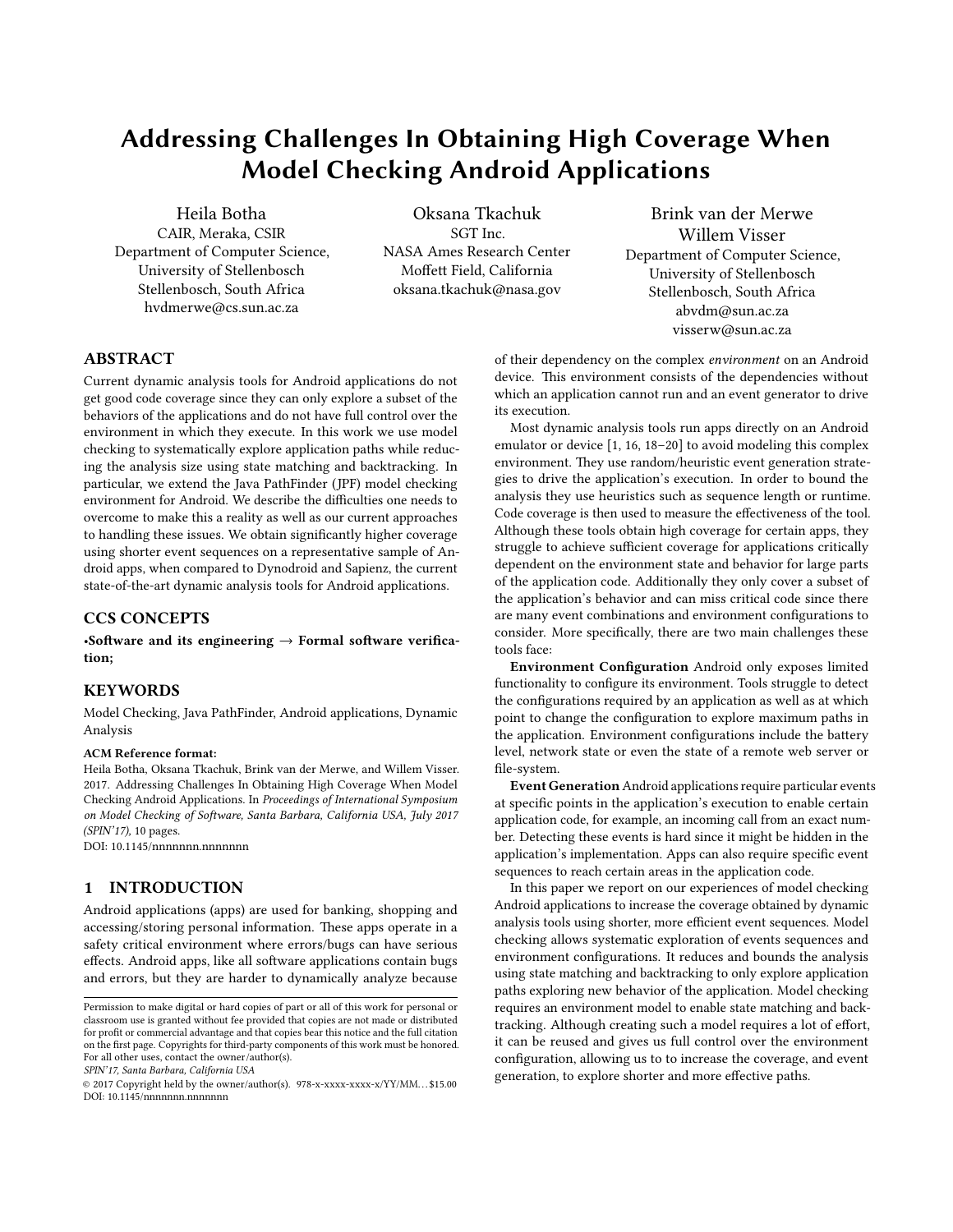<span id="page-1-0"></span>

Figure 1: Overview of JPF-Android

We implement our approach as an extension to Java PathFinder (JPF), called JPF-Android (Figure [1\)](#page-1-0). JPF is a powerful and customizable analysis engine and explicit state model checker. In order to run Android applications on JPF they must run outside of the Android emulator and provide a driver to drive the execution of the application. JPF-Android provides an environment model (Section [4\)](#page-2-0) implementing the functionality required by all applications to run. This model is based on an abstracted version of the actual application framework and allows full control over environment configuration. The environment model also includes generated application specific models returning default/runtime/statically collected values to improve coverage. JPF-Android provides an event generator (Section [5\)](#page-3-0) to detect enabled entry-points and generate events to drive the execution of the application. Lastly JPF-Android includes a set of listeners to record the coverage, event sequences and environment configurations explored during the analysis (Sec-tion [6.](#page-4-0)) To evaluate the effectiveness and efficiency of our approach we run the tool on a set of representative apps and show a significant increase in the code coverage using shorter event sequences in comparison to Dynodroid [\[16\]](#page-9-2) and Sapienz [\[19\]](#page-9-5), the current state-of-the-art dynamic analysis tools (Section [7.](#page-5-0))

The contributions of this work include:

- Identification of the challenges of model checking Android applications,
- Implementation of solutions in JPF-Android,
- $\bullet~$  Evaluation of the effectiveness of these techniques and a comparison to state-of-the-art dynamic analysis tools.

#### 2 BACKGROUND

#### 2.1 Android Applications

An Android application consist of a collection of loosely coupled components. It runs on top of the extensive Android application framework, on its own Java virtual machine, in its own process. The framework provides the basic implementation of an application. It also exposes high level interfaces enabling components to interact with each other and providing access to services and libraries. The framework provides four main components that can be overwritten to implement a basic application. An Activity is used to control a Graphical User Interface (GUI), a Service performs background tasks, a Broadcast Receiver (BR) is used to subscribe to specific events and lastly Content Providers (CP) manage data access. These application

components follow a specific life-cycle. The life-cycle defines the states of a component and the callbacks the framework uses to transition components between states. The application is driven by the framework in response to events. These event can be triggered by the user, called User Events, and by other applications or services generating System Events. Android application components are not thread safe. The stream of events sent to an application is serialized by putting them into a message queue and processing them one-by-one by the main application thread.

Running Android applications outside of the emulator has many challenges. Native libraries and services are not available, the filesystem structure differs and external services are not available. This has the effect that the XML pull parsers in the framework are broken (used for GUI inflation, resource parsing, preferences) since they are implemented natively to parse compiled XML resources. Inter Process Communication (IPC) and Inter Component Communication (ICC) is also broken. This is implemented as the native Binder kernel library with hooks in the application framework to serialize communication. Local services such as SQLiteDB and the camera are also non-functional since their native drivers are not available. External operating system services responsible for application package parsing, component life-cycle management and window and input management are unavailable. These services run in the their own process, have complex implementations to support concurrent application requests and are dependent on each other and on native code.

## 2.2 Model Checking Using JPF

JPF is an open source, analysis engine for Java applications [\[24\]](#page-9-6). It is implemented as an explicit state model checker designed to verify Java applications at byte-code level. Explicit state model checking reduces the search space by generating application states on-the-fly, limiting the search depth and making use of state matching and backtracking to reduce the search space of an application.

In terms of model checking, the state of a Java application consists of the state of the heap, threads and stack. This includes the dynamic objects and their fields, loaded classes and their static variables, threads and their method traces and local variables. Java applications are not finite state by design. They depend on a (possibly) infinite environment. We can create a finite state system by abstracting environment behavior (and sometimes the application itself) and by limiting the search depth in the case where the abstraction is not enough or the application is not finite state. JPF allows classes to be abstracted using models to replace any Java class in the application, its libraries and even classes in the Java class library.

The application is executed serially using JPF until a choice point is reached in the execution where there are multiple paths forward. At this point JPF breaks the current transition of instructions, stores the application state and encodes the different choices in a Choice Generator (CG). It then systematically explores the different choices of the CG non-deterministically by branching the execution at this point and exploring each path in turn.

This state space, explored by JPF during analysis, is reduced by employing state matching and backtracking. When a new state is reached, it is compared to all the previously recorded states. If it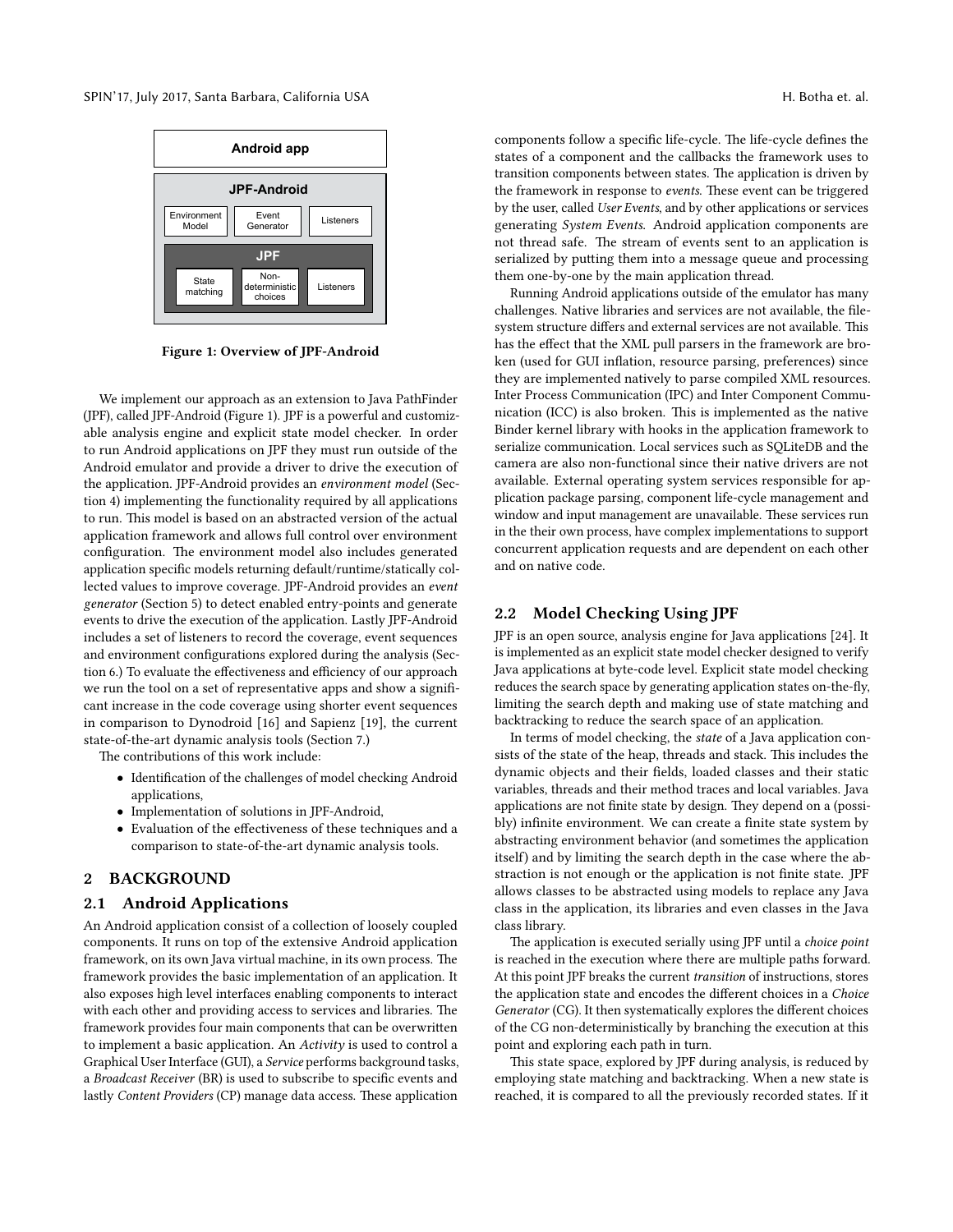matches, the rest of the path has already been explored or will be explored later (depending on the search algorithm). In either case, the search is stopped for this path and backtracked to a previous choice point in the state-transition graph. Backtracking enables JPF to continue from a previous choice point without having to reexecute the path leading to the state since the state can be restored.

In this context, explicit state model checking of Java applications provides a feasible way to verify that the application code, executed by a driver, in a specific environment, is free from property violations to a certain search depth.

## 3 MOTIVATING EXAMPLE

In this section we discuss the challenges of dynamically analyzing Android applications using an app from the play store: AutoAnswer  $^1$  $^1$ . AutoAnswer automatically answers incoming calls in certain configured scenarios. It is enabled in the app's main preference screen and can be configured to answer calls from all numbers, only contacts or only starred contacts. Additionally, a delay can be set before answering a call and whether calls should be answered using the speaker or a Bluetooth headset. Lastly, the user can configure it to answer a second incoming call.

To get notified of incoming calls the application registers a BroadcastReceiver (BR) (Shown in Listing [1\)](#page-2-2) for PHONE STATE events. If the phone state changes to STATE RINGING and the service is enabled in the preferences of the application (line 11-12), the contact restrictions are checked (line 15-22). If the call should be answered, the AutoAnswerIntentService is started to answer the call (line 25). The two main challenges for dynamic analysis tools causing low statement coverage for this application is: environment configuration and event generation.

## 3.1 Environment Configuration

Dynamic analysis tools have limited control over the environment configuration of the application which often leads to them missing important behavior because a specific configuration could not be set or there are too many configurations to consider.

This application depends on external services/libraries including the contacts Content Provider (CP) that allows the application to query the list of contacts on the phone, the Bluetooth service used to check if a headset is connected and the audio manager used to play audio through the speaker. Configuring the state of these components can be challenging. For the application to exercise its behavior related to the Bluetooth service, for example, we need to run the application while physically connecting and disconnecting a Bluetooth headset. On the emulator this is not even possible since Bluetooth support is not emulated.

Return values from dependencies in the environment also influence AutoAnswer's coverage. The contacts CP, for example, needs to be setup with starred and not-starred contacts matching the incoming call's number before running the application to enable lines 16-21 in Listing [1.](#page-2-2) Selecting representative return values for dependencies is also hard. The application only responds to two values returned from the Bluetooth service when asked for its state: headset connect or headset not connected. If the Bluetooth service

```
1 public class AutoAnswerReceiver extends BroadcastReceiver {
     2 @Override
 3 public void onReceive(Context context, Intent intent) {
 4 // Load preferences<br>5 SharedPreferences n
       5 SharedPreferences prefs = PreferenceManager.
          getDefaultSharedPreferences(context);
 6
       // Check phone state
8 String phone_state = intent.getStringExtra(TelephonyManager.
          EXTRA_STATE);
9 String number = intent.getStringExtra(TelephonyManager.
          EXTRA_INCOMING_NUMBER);
10 if (phone_state.equals(TelephonyManager.EXTRA_STATE_RINGING)
11 && prefs.getBoolean("enabled", false)) {
12 ...
13 // Check for contact restrictions
14 String which_contacts = prefs.getString("which_contacts", "all");
15 if (!which_contacts.equals("all")) {
16 int is_starred = isStarred(context, number);<br>17 if (which_contacts.equals("contacts") && is_
17 if (which_contacts.equals("contacts") && is_starred < 0) {
18 return;
19 } else if (which_contacts.equals("starred") && is_starred < 1) {
20 return;<br>21 }\begin{array}{ccc}\n & 21 \\
22 & & \n\end{array}22 }
\frac{23}{24}// Call a service, since this could take a few seconds
25 context.startService(new Intent(context, AutoAnswerIntentService.
          class));
26 }
\frac{27}{28}\overline{3}
```
Listing 1: Code extract from AutoAnswerReceiver

returns any other value, it will not enable any new application behavior.

## 3.2 Event Generation

Another challenge for dynamic analysis tools is generating event sequences for AutoAnswer because there are many possible events and event combinations (especially when combined with different environment configurations). The events that can be fired for this app include changing each of the settings on the preference screen as well as firing the onReceive() method of the BR with PHONE\_STATE events. Since dynamic tools cannot detect that an incoming call should be fired for each environment configuration, they might fire the BR multiple times for the same configuration and miss firing it for important configurations.

Secondly, the parameters with which entry-points are called, have a big influence on the application. Although the event generator can detect that the BR is registered for PHONE STATE events, there are many different such events: STATE\_RINGING, STATE\_PHONE\_ OFFHOOK and STATE\_PHONE\_IDLE. Each of these events have different parameters. The STATE\_RINGING event, for example, has an EXTRA INCOMING NUMBER parameter (line 9-10). In this example this parameter is very important. If the number is null, we might run into a NullPointerException. To enable lines 16-21 in Listing [1,](#page-2-2) the incoming number must match a contact, a starred contact and no contacts.

## <span id="page-2-0"></span>4 ENVIRONMENT MODELING

In order to model the environment of an Android application on JPF we divide it into three components: the application framework, external services and native libraries and drivers (Figure [2\)](#page-3-1).

<span id="page-2-1"></span><sup>&</sup>lt;sup>1</sup>https://play.google.com/store/apps/details?id=com.mathalogic.autoanswer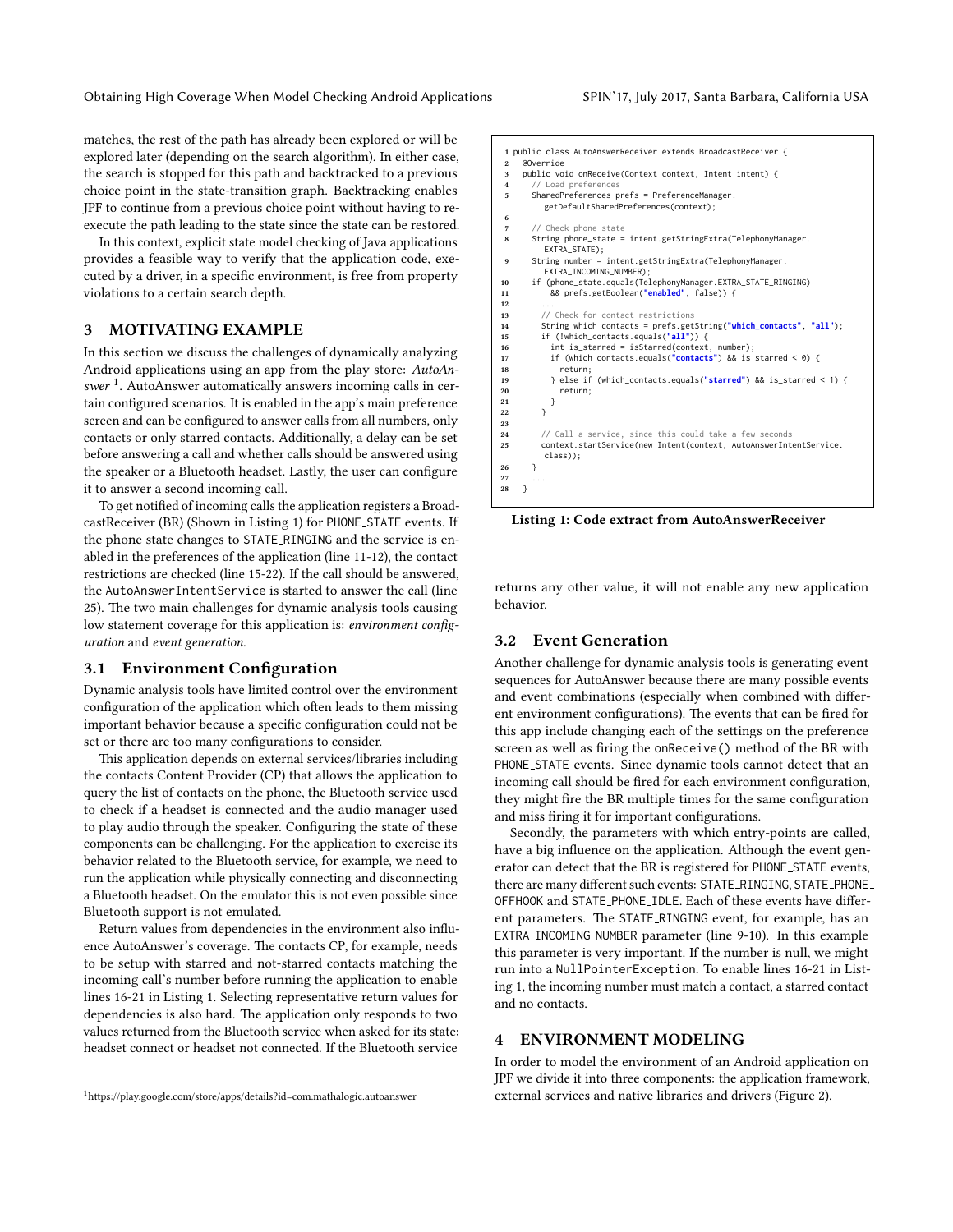<span id="page-3-1"></span>

Figure 2: The Android application environment

The application framework is the library on which an application is built. It consists of the main application components (Activity, Service, BroadcastReceiver, Content Provider), the event processing code, local services and service managers. JPF-Android reuses the main application components from the framework since these are extended by the application. The event processing code is also reused from the framework, but additional code is added to retrieve events from the new event producer service when the message queue is empty (discussed in more detail in Section [5.](#page-3-0)) Local services often implement interfaces to native services or libraries (for example file management APIs, GUI inflation from XML, SQLiteDB, networking APIs and the camera). Depending on the usage and complexity of the services, we either abstract their implementation using manually created models (or reuse JPF's models), or generate models returning default/runtime values. Application components access external services via service managers. The three most important system services are the ActivityManager (responsible for life-cycle management of application components), PackageManager (parses the application package and returns information about the application) and the WindowManager (responsible for which window is displayed on the screen and input management). These services are greatly abstracted using manual models that run in the application process. Other services include TelephonyManager, LocationManager, NotificationManager and WiFiManager.

Models are usually created manually since this is such complex task that requires in-depth domain knowledge [\[4,](#page-9-7) [12,](#page-9-8) [24\]](#page-9-6). To ease to process, we use OCSEGen [\[22\]](#page-9-9) to automatically generate models. OCSEGen is used to generate complete models for a specific set of classes or for generating models for classes referenced by an application. These models' methods return default values (false for boolean, 0 for integer and an instance of the return object if available). In previous work we extended OCSEGen to automate the process of model generation for Android apps and added functionality to generate models from runtime-collected values [\[23\]](#page-9-10). These models are especially useful for application specific models and return valid values to enable more of the application code. Two examples where generated runtime value models work well for modeling is SharedPreferences and cursors.

SharedPreferences allow Android applications to store key-value pairs of application settings in XML. The values of these preferences can be changed in a menu or dialog but are most commonly updated using a PreferenceActivity displaying all options to the user and allowing them to update their preferences. Instead of allowing the user to change these settings throughout the application at random times, JPF-Android ignores changes to the preferences. Instead it uses a model returning runtime observed preference values non-deterministically. This allows the tool to explore application behavior systematically for all preferences.

Cursors are used by most Android applications to traverse data retrieved from a Content Provider or database. Neither JPF nor JPF-Android attempts to store the state or backtrack the content in a database. To enable the application code using cursors, we use a default cursor implementation traversing a data set containing only a single entry. We then use generated method models mapping specific parameters to runtime return values to improve the coverage. In both of these components the models are also edited manually to throw exceptions or return unobserved values to increase coverage even further.

We use the same approach for form fields (Checkbox, EditText) throughout the application. JPF-Android does not include the state of these fields as part of the application state, but rather returns a set of possible values configured by the user non-deterministically when their values are retrieved by the application code.

Side-effects required for more specific property verification regarding API's usage patterns need to be included manually or retained using OCSEGen [\[22\]](#page-9-9).

Over the course of the last few years we created 417 models totaling around 3[2](#page-3-2)k Lines of Code (LOC)  $^2$ . The original Android application framework, excluding external services, exposes 1402 classes — many of which are reused by JPF-Android. JPF-Android models can be adapted for JUnit Testing. Table [1](#page-4-1) lists other commonly used dependencies in the Android environment and how they are modeled.

## <span id="page-3-0"></span>5 EVENT GENERATION

Android applications require events (also called messages) to drive their execution. Events can be triggered by the application code itself or by local and external services. The application can start another Activity or start/stop a Service for example. Applications also register callbacks in local or external services. These include registering BroadcastReceivers, setting listeners on UI elements or subscribing to sensor/service updates. The event producer in JPF-Android only fires events that originate from the user or from external and local services — all of which are not available in JPF-Android.

Events can be fired at anytime on an Android device, but to reduce the scheduling possibilities and number of events fired, the event producer is only called when the application's message queue is empty and all threads are waiting for new events to continue execution. At this point the event producer collects the set of enabled entry-points and generates a set of corresponding events to fire non-deterministically. When no more events are returned

<span id="page-3-2"></span> $2$ Models are available at: https://bitbucket.org/heila/jpf-android/src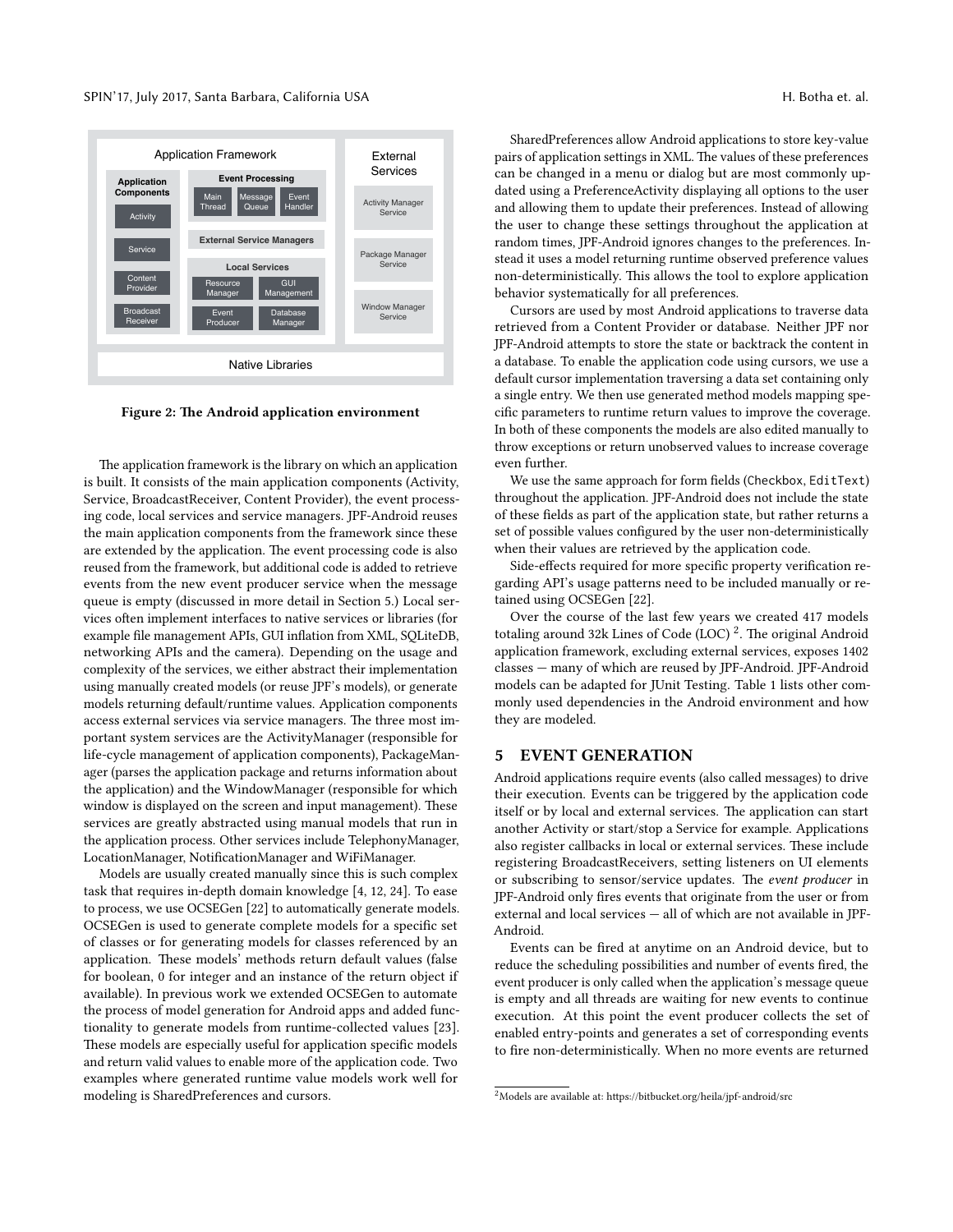<span id="page-4-1"></span>Obtaining High Coverage When Model Checking Android Applications SPIN'17, July 2017, Santa Barbara, California USA

| <b>Service</b>          | Description                           | Model                                                        |
|-------------------------|---------------------------------------|--------------------------------------------------------------|
| <b>ResourceManager</b>  | Retrieve Strings, images or raw data  | Retrieves values from XML or uses default values             |
| <b>SystemProperties</b> | Lookup underlying system properties   | Default models using runtime values                          |
| LayoutInflator          | Inflates GUI from XML layout files    | Reusable manual model inflating GUI from XML                 |
| MediaPlayer             | Play media files                      | Reusable manual model from default models                    |
| ContentRetriever        | Browse data associated with URI using | Reusable manual model mapping URI to cursor - default        |
|                         | cursor                                | model for cursor using runtime values                        |
| DatabaseInterface       | Access and query a DB                 | Reusable manual model based on models to retain side effects |
|                         |                                       | - returns cursor utilizing runtime values                    |
| <b>HTTP Requests</b>    | Make complex HTTP requests            | Default models returning runtime values                      |
| File I/O                | Access files on storage               | Reuse JPF models, mount / storage to resolve paths           |

#### Table 1: Common dependency models

by the event producer, the analysis stops exploring that path and backtracks to a previous choice point.

An event consists of a type mapped to the specific entry-point of the application, a set of *parameters* used as arguments for the entrypoint method and the window name for which it is fired. Common events fired by JPF-Android include: UIEvents, KeyPressEvents, MenuItemEvents, SharedPreferenceEvents and SystemEvents. Using correct parameters for events are important since incorrect parameters can lead to unexpected crashes in the entry-point code. Service models are required to pre-define default parameters of entry-points, but these values can be improved by enabling dynamic event generation where generated events are refined using pre-collected runtime, manually, symbolically or statically collected values stored in a database.

In theory we want to explore all possible event sequences, but in practice — even with state matching — this is not always possible in an acceptable time or given resource limitations. For this reason we developed the event producer in such a way that it can be extended to implement different event generation strategies. The tool provides the following event generation strategies:

Script Allow users to write scripts containing sequences of events [\[23\]](#page-9-10). Scripting event sequences is useful to analyze specific application behavior that might be hard to reach or may require specific environment configurations. This approach limits the environment and application behavior to allow a more exhaustive exploration of the application. But, writing scripts requires in-depth knowledge of the application and its environment.

Dynamic Fires all possible events non-deterministically.

Heuristic Reduces the analysis size by only firing each event once in a path.

 $JPF$ -Android starts by firing one entry-point  $-$  the main Activity defined by the application. If the application finishes this Activity and the Activity stack is empty, it stops execution in that branch (the main Activity is not restarted).

## <span id="page-4-0"></span>6 MODEL CHECKING

To analyze Android applications more efficiently we make use of explicit state model checking using JPF. JPF allows us to explore choices non-deterministically and to use state matching and backtracking to bound and reduce the search space. It also exposes a

listener API to track the execution of the application at byte-code level. But all of these features come at the cost of creating more complex environment models and higher resources requirements. In this section we discuss how we utilize the functionality provided by JPF to improve the coverage and efficiency for analyzing Android applications.

## 6.1 Choices

There are three type of choices in the Android environment model: thread choices, event choices and environment data choices.

- Thread choices are used to explore different thread interleavings to find deadlocks and race conditions. These choices are managed by JPF.
- Event choices are available each time the event producer needs to fire a new event from a list of possibilities.
- Environment data choices are used to explore different return values in environment models.

Exploring choices non-deterministically allows us to explore paths in the application systematically to ensure we do not miss paths. It also allows us to explore all choices as soon as they occur instead of having to wait until the next time the choice point is reached (if it is ever reached again). This allows us to achieve better coverage in shorter sequences.

We want to explore all possible choices to maximize the coverage the tool obtains. But the number of choice combination and states increases exponentially for each additional choice. To improve the scalability of the analysis, JPF-Android can reduce choices by only making environment choices once  $-$  the first time the choicepoint is reached in a branch. At this point all choices are explored non-deterministically. The next time the choice point is reached the same choice is returned and the execution is not branched. Although all choice combinations are not explored in this case, it scales the analysis so that JPF can at least analyze all choices once.

#### 6.2 State Matching

State matching bounds the execution of the application by stopping the exploration of paths when they reach a previously explored state. By default the state includes all loaded classes, all heap objects, the thread state. Native models and listeners are not included in the state or backtracked. Counters and variables keeping track of any type of history stops state matching and should be excluded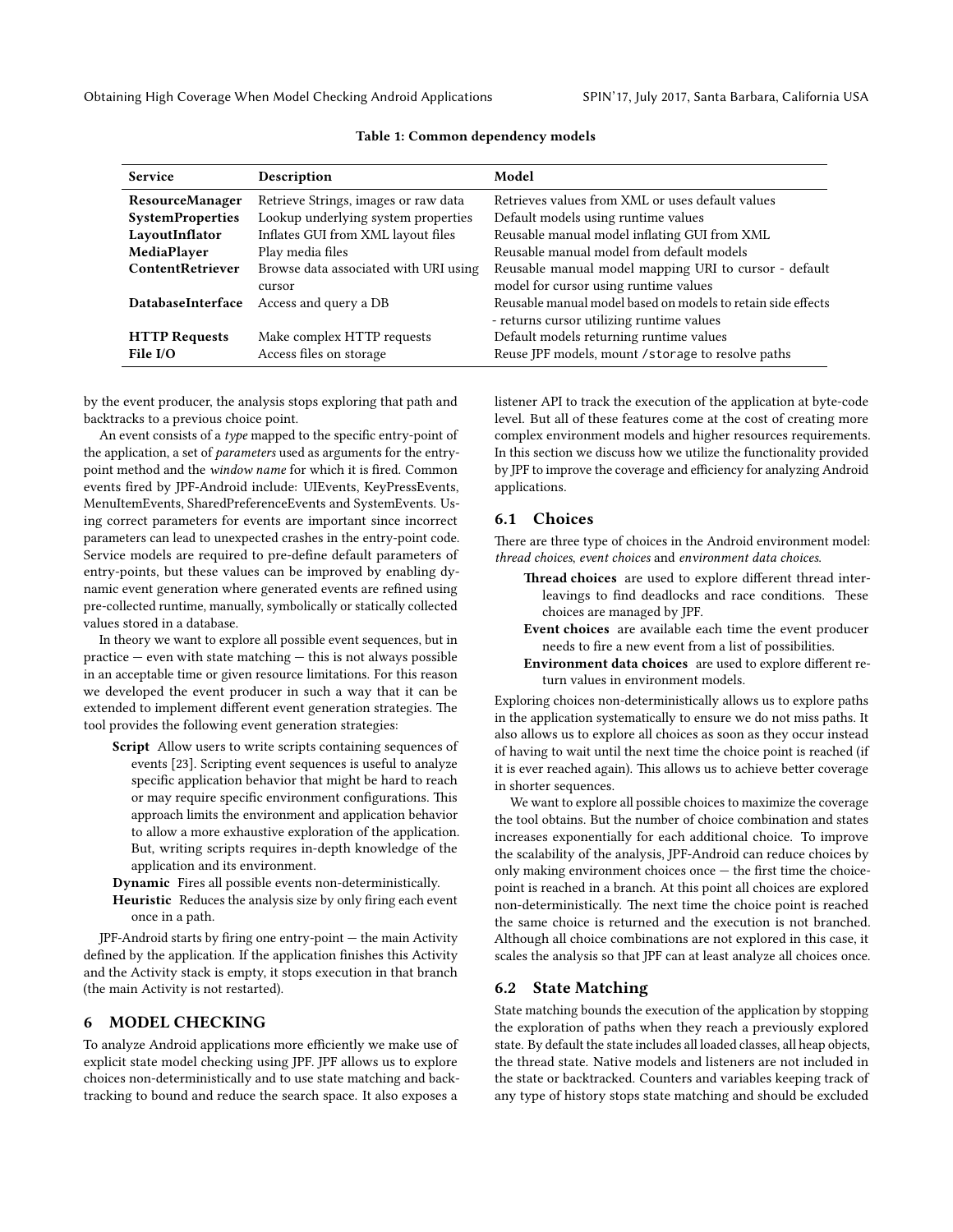from the state. This complicates the creation of models. Classes and objects that continuously keep on changing can be detected using jpf-state-comparator and can be excluded from the state using JPF's @FilterField annotation or other conguration options discussed in [\[5\]](#page-9-11).

JPF-Android further optimizes state-matching by pre-loading all application classes and application specific models. It also redefines the state of loaded classes as only the state of their non-final static fields. The main reason for these optimizations is that an event can explore behavior in the code that loads new classes but that has no other side-effects on the state. In this cases we do not want to continue the search otherwise the event would have to be executed again before the state can match.

#### 6.3 Analyzing The Execution

To compare JPF-Android to current dynamic analysis tools we need to measure the code coverage of the application during execution. To ensure coverage is calculated in the same way as the other dynamic tools we implemented an EMMA coverage listener. The coverage can be calculated per branch or across all branches. The listener requires the application to be instrumented with EMMA before execution. The instrumentation fields inserted into classes by EMMA are excluded from state-matching. We then provide a model for the EMMA rt.java class to natively collect the coverage and generate a report at the end of the run.

To track the explored event sequences we provide the EventTree Wrapper listener storing all event sequences in an event tree. An event is added to the tree when it is returned by the event producer. The children of an event are the set of events fired by the event generator after the parent event was processed. The root of the tree is the first event that started the application i.e. the event that starts the main Activity of the application. The tree keeps a pointer to the current event processed by the framework model. When an error occurs the tool traces back the sequence of events leading to an error using the current path in the tree. This event sequence can be used to create a test case to verify the error on the emulator. The listener also keeps a list of all unique events it fired (can be used for script writing) and prints out a summary of the number of sequences and a histogram of the lengths of the sequences. The event tree is kept natively and is excluded from the application state. We do however backtrack the pointer to the current event in the tree to ensure it records correct event sequences when backtracking to another choice earlier in the tree.

JPF defines a property that is violated when uncaught or specific exceptions are thrown. We enable this property and throw an InvalidEventException if an event causes an exception in the application execution.

JPF is configured to detect race conditions and deadlocks. To detect concurrency errors JPF explores all thread interleavings while ensuring the application does not reach a state where all threads are waiting or blocked or where concurrent field accesses cause a race. Exploring all possible thread paths is a resource intensive process and can often not be combined with event and environment data choices. To reduce the search space when not looking for concurrency errors we provide a configuration option to only explore a single thread interleaving. By default the tool always executes the last started thread until it is done or waiting after which it continues to the previous thread. JPF-Android can also use a random thread schedule but then the tool need to be rerun a few times.

The depth of the search space can be bound when state matching is not possible or when state matching only occurs at such a deep level that it might not be reached it in a suitable time. JPF-Android allows bounding the depth by either limiting the state depth in the state-transition graph or the event sequence length across all paths in the event tree. However efficient, this type of bounding can lead to low coverage. Ideally we want to explore a path until a state match occurs.

# <span id="page-5-0"></span>7 EVALUATION

We evaluate the effectiveness and efficiency of our approach by an-alyzing a set of representative applications shown in Table [2.](#page-6-0) These applications vary in terms of LOC and number of components. The table also shows the number of application specific models generated and the number of entry-points detected by JPF-Android. This indicates the size of an application's environment. SyncMyPix, K9Mail and Keepassdroid for example have many entry-points, so they have many possible event sequences. For the first experiment we compare the statement coverage, number of event sequences and the execution time of JPF-Android to two current state-ofthe-art dynamic analysis tools for Android: Dynodroid [\[16\]](#page-9-2) and Sapienz [\[19\]](#page-9-5). Experiment two compares different heuristics implemented by JPF-Android and the effect they have on the coverage and the number of paths and states explored.

## 7.1 Experiment 1: Code coverage

We measure the statement coverage obtained by the tools using EMMA and exclude all classes enabling code coverage calculation for Android and external libraries. This gives a more accurate representation of the application's coverage. Code coverage does not take into account that defects and risk are not distributed uniformly across the application code or tell us anything about the correctness of the analysis, but it shows us what code was never analyzed [\[9\]](#page-9-12).

Dynodroid and Sapienz analyze applications on the emulator. Dynodroid is a dynamic analysis tool that uses a biased random input generation approach, firing events more often if they are relevant in more contexts. It records the coverage and events executed. For this experiment we use the virtual-box provided by Choudhary et al. [\[6\]](#page-9-13) to execute Dynodroid. Since Dynodroid makes use of a random input generation approach we again follow the example of Choudhary et al. [\[6\]](#page-9-13) and execute each app for ten runs of an hour  $long$  – effectively executing ten event sequences of  $+/-400$  events. Since we can use multiple virtual machines this accumulates to 12 hours of analysis time after which the coverage of all runs are merged. Sapienz uses a systematic Pareto-optimal multi-objective search based approach. It employs random fuzzing and string seeding to maximize coverage and minimize event sequences. Sapienz makes use of multiple concurrently running emulators to generate event sequences. The coverage of generated sequences are used to improve the generation of following event sequences. We repeat the experiment as performed in the paper by Mao et al. [\[19\]](#page-9-5) and run each application on the tool for an hour. The tool generates a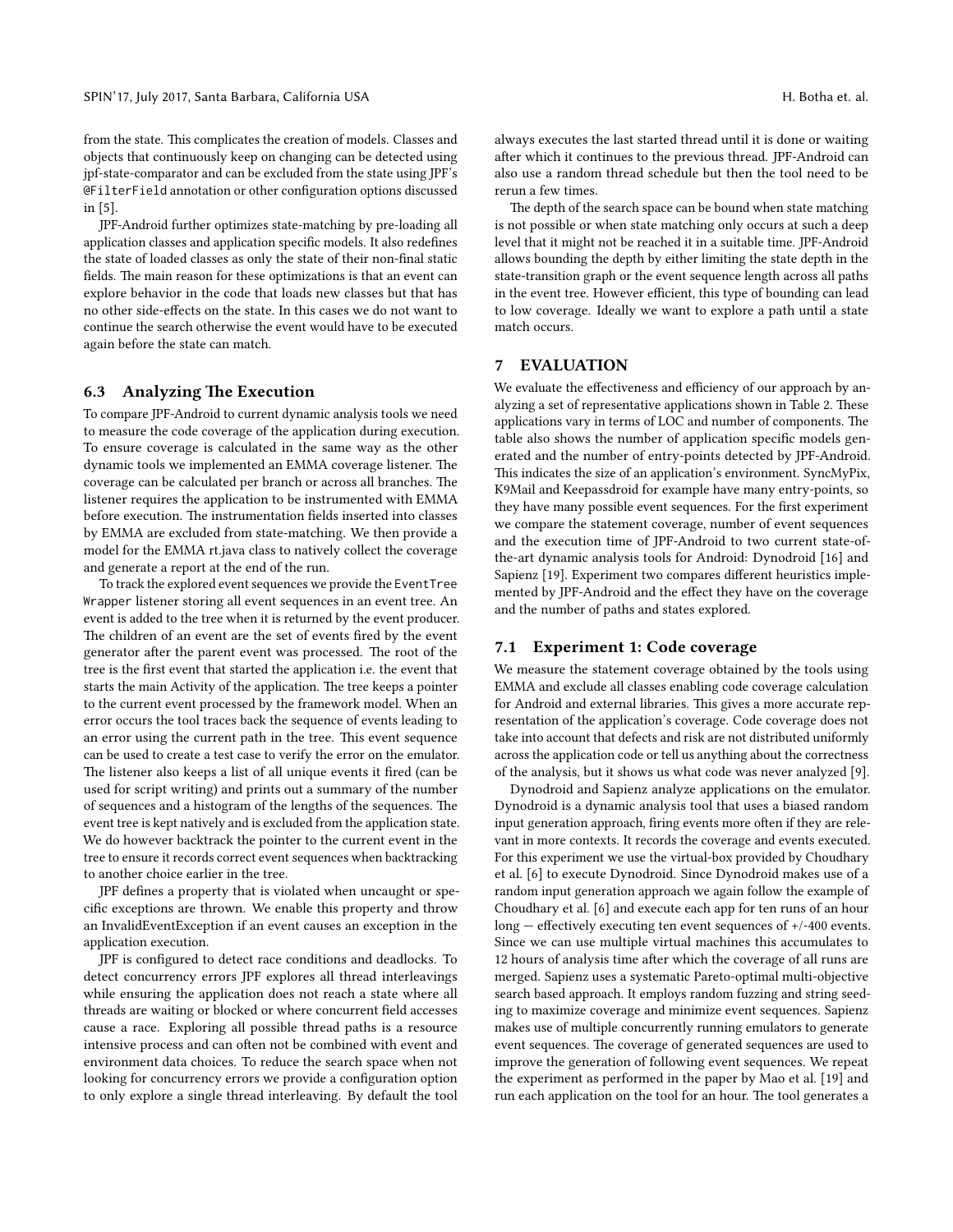|                     | Version | <b>LOC</b> | A              | S.       | <b>BR</b>      | $\bf CP$       | Models         | EP |
|---------------------|---------|------------|----------------|----------|----------------|----------------|----------------|----|
| Calculator          | 2.0     | 114        | $\mathcal{D}$  | $\Omega$ | $\Omega$       | $\Omega$       | $\overline{2}$ | 40 |
| <b>AutoAnswer</b>   | 1.5     | 140        | 1              | 1        | $\overline{2}$ | $\theta$       | 8              | 10 |
| <b>RMP</b>          | 1       | 315        | 1              | 1        | 1              | $\Omega$       | $\overline{4}$ | 11 |
| AnyCut              | 0.5     | 692        | $\overline{4}$ | $\Omega$ | $\Omega$       | $\Omega$       | 5              | 18 |
| <b>RSSReader</b>    | 2.0     | 774        | $\mathfrak{D}$ | 1        | 1              | $\Omega$       | 6              | 6  |
| aGrep               | 0.2.1   | 1505       | 5              | $\Omega$ | $\Omega$       | $\theta$       | 3              | 24 |
| <b>Tippy Tipper</b> | 1.1.3   | 1771       | 5              | $\Omega$ | $\Omega$       | $\Omega$       | 10             | 52 |
| PasswordMaker       | 1.1.7   | 2310       | 3              | $\Omega$ | $\Omega$       | $\Omega$       | 8              | 30 |
| SyncMyPix           | 0.15    | 4081       | 8              | 1        | $\mathcal{D}$  | 1              | 53             | 31 |
| Keepassdroid        | 1.9.8   | 4972       | 14             | 1        | 3              | $\Omega$       | 56             | 69 |
| Ringdroid           | 2.6     | 5394       | 3              | $\Omega$ | $\Omega$       | $\Omega$       | 37             | 40 |
| k9mail              | 3.512   | 47931      | 25             | 5        | 5              | $\overline{2}$ | 114            | 33 |

<span id="page-6-0"></span>Table 2: The apps used for evaluation. Their size is given in LOC and number of components: Activity (A), Service (S), BroadcastReceiver (BR), ContentProvider (CP). The number of models and entry-points (EP) show the size of their environment.

test suite and coverage reports for each test sequence which we merge to obtain the final coverage.

Before running JPF-Android on the applications, application specific models are generated for dependencies and refined to obtain higher coverage. This processes takes more or less a day depending on the the user's knowledge of the application. Once setup, these models can be reused for future runs, other applications or could be adapted for JUnit Testing. To obtain maximum coverage all possible paths in the environment must be explored by JPF-Android. But, even with all the techniques and heuristic implemented by JPF-Android, it is not always possible due to the number of choices combinations. For this experiment we configure JPF-Android to do a heuristic search, limiting events to only be executed once per Activity per path. Event sequences are bounded at length 20 and search depth is limited to 1000 states. We configure the tool to explore all environment choices once non-deterministically for each event sequence, where after the value is cached for the rest of the path. We further limit the tool to a single thread scheduling that always chooses the last started thread before returning to the other threads.

Table [3](#page-7-0) shows the coverage achieved for each application. The highest coverage achieved for each app is highlighted. JPF-Android obtained a mean coverage of 69.5% compared to Dynodroid's 56.6% and Sapienz 50.8% over the set of apps. We found that Dynodroid and Sapienz achieve similar coverage due to the fact that they both run on the emulator which has many limitation with regards to environment configuration. Sapienz runs on a newer emulator with more behavior and in some cases can achieve better coverage due to it using seeded String values. For Dynodroid these values were hard coded to expose more application behavior. JPF-Android achieved higher or similar coverage in all but two applications: PasswordMaker and aGrep. aGrep contained a large amount of GUI code to construct custom widgets. Since JPF-Android does not model GUI measurements and drawing, it could not cover this code. PasswordMaker depended on multiple firing of the same event in JPF-Android which was not enabled in this run to limit the search space.

JPF-Android explores all sequences systematically. It completed exploration before reaching state depth (set to 1000) or maximum event sequence length (set to 20) for all applications except for Keepassdroid. On further inspection we saw that this application has 14 Activities and so sequences of length 20 are not sufficient to cover all entry points. With JPF-Android's optimizations for preferences, the length and number of events explored cannot directly be compared to the other tools but it is clear that not firing events to change the preferences helps to shorten event sequences. The total number of paths explored by JPF-Android is given in column 5. JPF-Android's analysis time was between 2s and 7 minutes for nine of the apps, but increased to over two hours for the three more complex and larger apps Ringdroid, Keepassdroid and PasswordMaker. Sapienz explored sequences of length between 20-500. Dynodroid explored sequences of length between 197 to 754 events per run per app with an average of 441 events per run across all apps. The problem with these tools is that there is no way to know if maximum coverage has been reached or when to kill the analysis. Additionally we can see that only a small number or possible paths explored by JPF-Android has been explored by the other tools which leads us to the conclusion that they require longer sequences.

#### 7.2 Experiment 2: Heuristics

This experiment evaluates the effect of the different heuristics implemented by JPF-Android. To evaluate the different heuristics, we compare the number of states, number of paths, the code coverage and the execution time for event sequences of length four. Table [4](#page-7-1) shows the results.

7.2.1 Event Generation. The "Heuristic" column shows the results of using JPF-Android's heuristic event generator (also used in experiment 1), but bounding the analysis to event sequences of maximum length four instead of 20. We found that for most applications the coverage is very close to that of experiment 1. This can be explained by the fact that for most apps all entry-points are fired at least once using sequences of length four, although all paths of the application was not explored. A path can fire an entry-point again given a different context further down the path.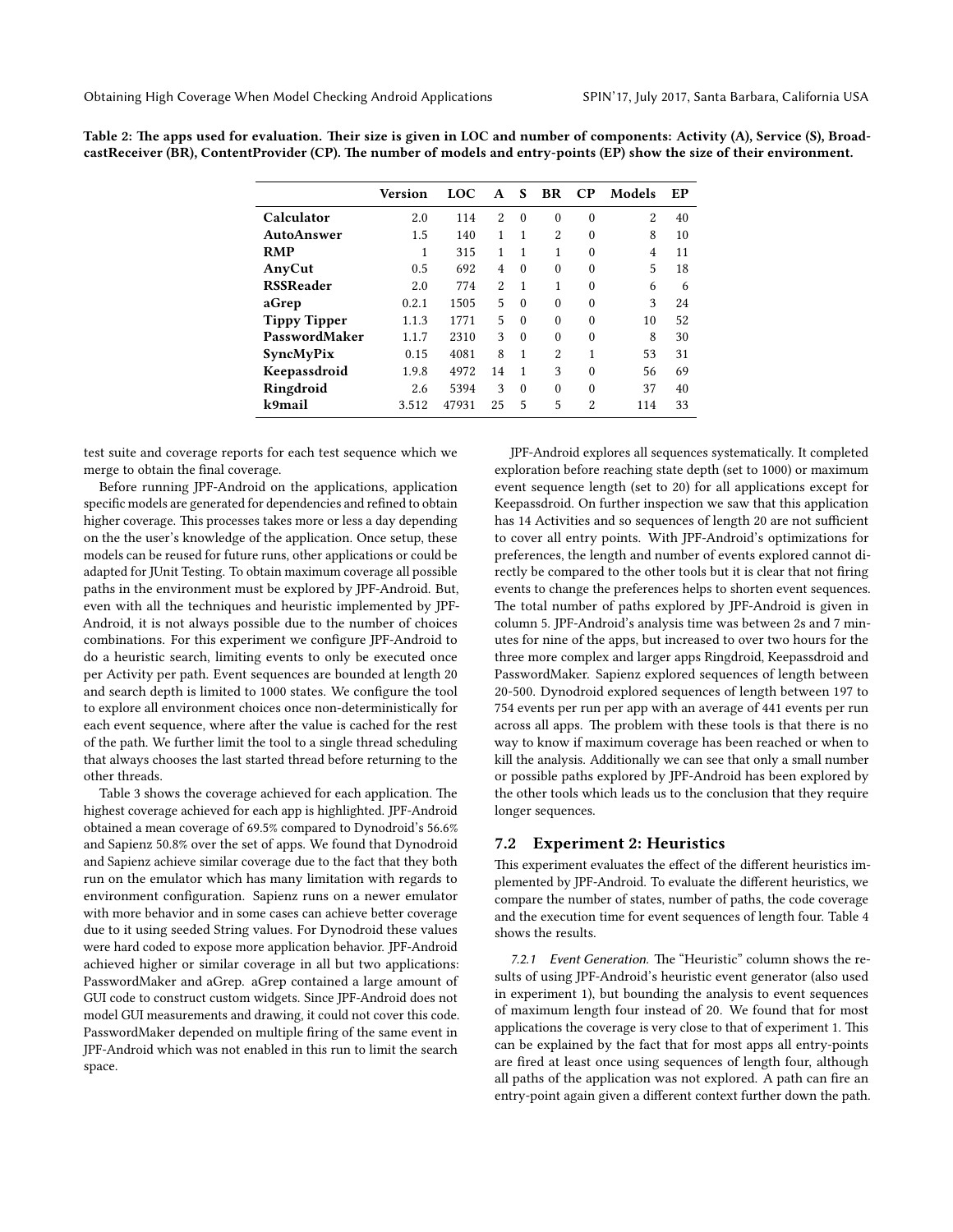<span id="page-7-0"></span>Table 3: Shows the statement coverage for Sapienz (S), Dynodroid (D) and JPF-Android (J). For JPF-Android we also show the number of new states explored (#S), the number of Paths (#P) number of environment choice points (#C) and runtime (t).

|                     |    | Coverage %     |    |       | <b>IPF-Android</b> |          |          |
|---------------------|----|----------------|----|-------|--------------------|----------|----------|
|                     | S  | D              | J  | $\#S$ | $\#P$              | #C       | t        |
| Calculator          | 97 | 97             | 96 | 17    | 128                | 3        | 4s       |
| AutoAnswer          | 31 | 67             | 98 | 57    | 87                 | 37       | 4s       |
| RMP                 | 62 | 93             | 95 | 372   | 484                | 65       | 14s      |
| AnyCut              | 72 | 69             | 88 | 98    | 74                 | 21       | 4s       |
| RSSReader           | 34 | $\overline{a}$ | 87 | 36    | 20                 | 9        | 2s       |
| aGrep               | 63 | 67             | 54 | 21    | 322                | $\theta$ | 17s      |
| <b>Tippy Tipper</b> | 86 | 79             | 88 | 1182  | 2947               | 363      | 2s       |
| PasswordMaker       | 80 | 48             | 66 | 156k  | 178k               | 163      | 3h29m43s |
| SyncMyPix           | 20 | 20             | 45 | 12k   | 4518               | 516      | 6m49s    |
| Keepassdroid        | 15 | 22             | 47 | 31k   | 67k                | 95k      | 2h42m15s |
| Ringdroid           | 44 | ۰              | 53 | 179k  | 150k               | 2590     | 2h28m38s |
| k9mail              | 6  | 4              | 17 | 1290  | 1222               | $\theta$ | 5m54s    |
|                     |    |                |    |       |                    |          |          |

<span id="page-7-1"></span>Table 4: Shows the results of using a heuristic event generator, default event generator, no state matching and no runtime values for event sequences of length four.

|                  | Heuristic |      |                |                | Default |       |      |       | <b>No State Matching</b> |                |                |                | No RV          |
|------------------|-----------|------|----------------|----------------|---------|-------|------|-------|--------------------------|----------------|----------------|----------------|----------------|
|                  | # S       | #P   | t(s)           | C <sub>%</sub> | # S     | # $P$ | t(s) | $C\%$ | # S                      | #P             | t(s)           | C <sub>%</sub> | C <sub>%</sub> |
| Calculator       | 20        | 97   | 3              | 96             | 20      | 120   | 4    | 96    | 10294                    | 9414           | 1m18           | 96             | 96             |
| AutoAnswer       | 54        | 71   | $\overline{4}$ | 98             | 55      | 72    | 4    | 98    | 213539                   | 74752          | 20m23          | 98             | 22             |
| <b>RMP</b>       | 265       | 265  | 8              | 93             | 329     | 412   | 10   | 95    | 2335                     | 1680           | 29             | 93             | 93             |
| AnyCut           | 23        | 19   | 2              | 83             | 23      | 19    | 2    | 87    | 34                       | 19             | 2              | 83             | 87             |
| <b>RSSReader</b> | 36        | 19   | 2              | 87             | 52      | 25    | 3    | 87    | 140                      | 41             | $\overline{4}$ | 87             | 39             |
| aGrep            | 115       | 107  | 6              | 54             | 125     | 145   | 7    | 56    | 493                      | 346            | 11             | 54             | 49             |
| TippyTipper      | 341       | 491  | 19             | 88             | 342     | 506   | 22   | 88    | 97903                    | 64518          | 41m11          | 89             | 84             |
| PasswordMaker    | 55        | 58   | 5              | 64             | 54      | 62    | 5    | 65    | $t/\sigma$               | $t/\mathrm{o}$ | $t/\sigma$     | $t/\sigma$     | 65             |
| SyncMyPix        | 545       | 155  | 15             | 45             | 592     | 178   | 17   | 45    | 2571916                  | $t/\sigma$     | 3h02m06        | $t/\sigma$     | 33             |
| Keepassdroid     | 140       | 131  | 17             | 33             | 210     | 205   | 25   | 33    | 7191                     | 4520           | 9m11           | 33             | 25             |
| Ringdroid        | 1151      | 1000 | 46             | 53             | 1283    | 1196  | 58   | 53    | $t/\sigma$               | $t/\sigma$     | $t/\sigma$     | $t/\sigma$     | 28             |
| k9mail           | 91        | 58   | 18             | 17             | 112     | 83    | 25   | 17    | $t/\sigma$               | $t/\sigma$     | $t/\mathrm{o}$ | $t/\sigma$     | 17             |

Applications with many entry-points can require longer sequences to reach entry-points. Keepassdroid, for example, has 69 entrypoints and 14 Activities and its coverage deceases by 14% when shortening the sequences to length four.

For the "Default" column we used the default event generator to see the impact on coverage when allowing events to occur multiple times within an event sequence, The default event generator in JPF-Android fires all possible events whereas the heuristic event generator only fires each event once in a branch. The results show that the number of states and paths increases significantly for such short event sequences while only improving to coverage of a subset of the apps by less than 5% each.

7.2.2 State Matching. To bound sequence length we use state matching to stop exploring a path when it reaches a previously visited state. The column entitled "No state matching" shows the results of disabling state matching. We can see that the number of states explodes and that three of the 12 apps do not complete or hit the state depth bound of 1000 within five hours. The results of this run highlight the actual size of the state space for these applications and the reduction in the number of states when using state matching.

7.2.3 Runtime Values. JPF-Android uses runtime collected values in preferences, cursors and parameters for events. In the "No RV" column we show the decrease in coverage when runtime values are disabled. The coverage reduces by an average of 10%. Additionally removing runtime values and using default values made 8 of the 12 apps crash during the analysis.

#### 7.3 Discussion

7.3.1 Coverage. Although JPF-Android achieved higher coverage for most of the applications, it could not fully cover all application code in experiment 1. The challenges JPF-Android faces include:

Dead code All the applications contains dead code. Some of it was left over from a previous version of the applications or even a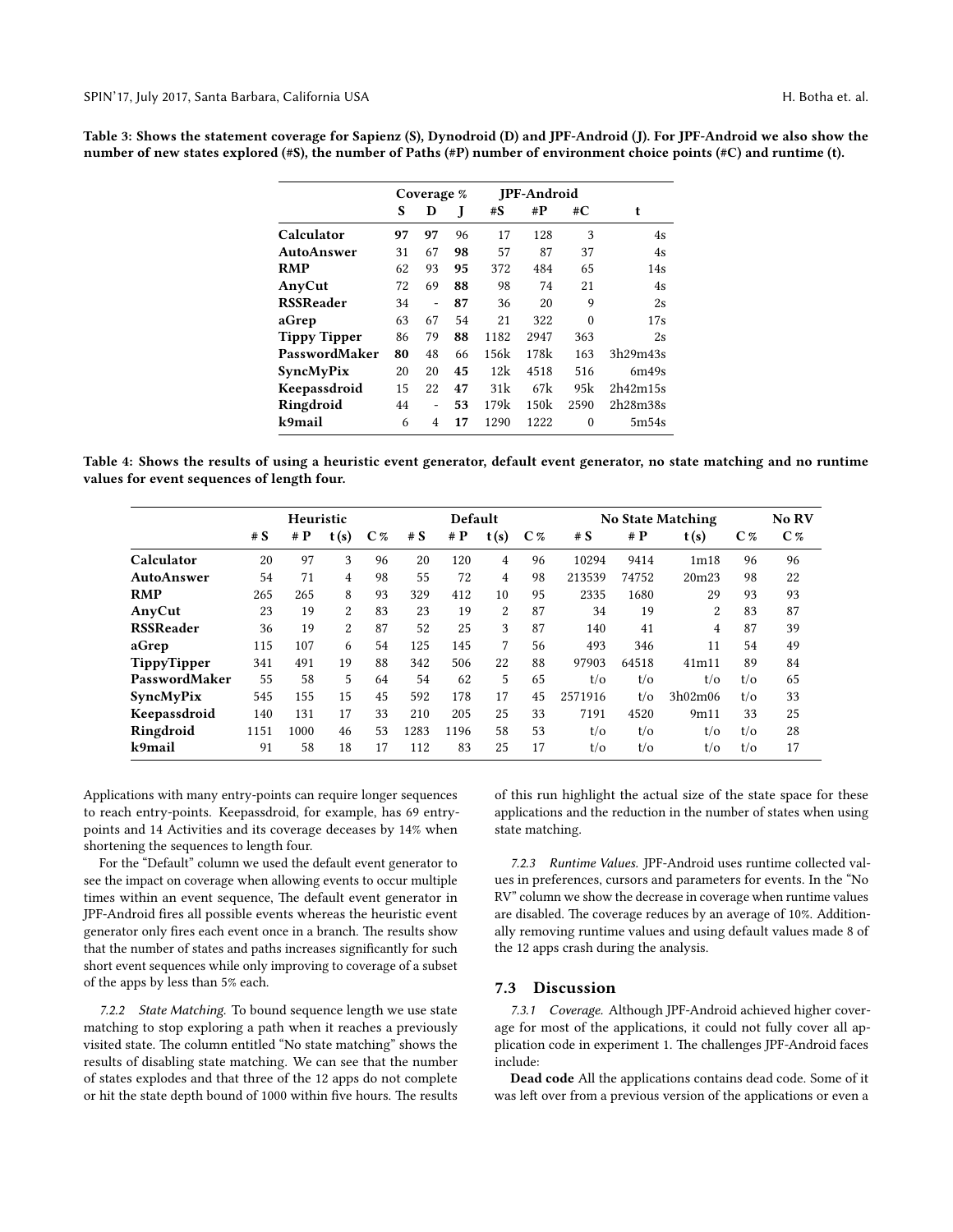commented out menu item or dialog. Covering this code is impossible for the other tools including JPF-Android.

Exceptions Java applications contain many try-catch blocks. Since JPF-Android models the environment it can throw exceptions and return invalid values to cover all exceptional code. Enabling this behavior while verifying the entire application explodes the already large state space.

File system For certain applications such as Keepassdroid, PasswordMaker and Ringdroid the application executes different code depending on the files on the file system. JPF-Android does not backtrack file creation/deletion or state since this information requires too much resources to keep a copy of the files for each state. It does, however, allow the application to create and delete files to enable code.

Database Backtracking the state of a DB is not feasible when using JPF. We found that returning runtime and default values from cursors achieves acceptable coverage for many applications. But some applications use too many cursors returning different data so that runtime values had to be reduced in order the make analysis feasible.

GUI measurements and drawing JPF-Android abstracts the GUI heavily and does not fire onDraw or onMeasure callbacks. This limits the coverage of custom views that utilize these methods or rely on the values of the physical dimensions of the applications.

Thread scheduling JPF-Android only explores a single thread interleaving. The main problem with this approach is that certain applications like SyncMyPix execute different code depending on when external threads finish. When run a few times with random thread choices SyncMyPix achieved a coverage of 56% compared to its 45% reported for the default JPF-Android threading policy.

Event Generation The heuristics we use to reduce the event sequences are not always effective enough to reach all paths in the application.

7.3.2 Comparison to other tools. An important consideration when comparing dynamic analysis tools is how to compare the events/event sequences generated by the tools. In the case of Dynodroid, the longer the tool runs, the longer sequences are generated and the number of runs determine the number of sequences explored. Sapienz limits the event sequences generated to between 20-500 events. Another consideration before comparing event sequences is if device configuration changes are counted as events. In JPF-Android the number of event sequences differs depending on whether we count a sequence twice if it happens for another environment configuration. That is the reason why we rather report the number of paths explored by JPF-Android.

7.3.3 Environment modeling. The environment model enables JPF-Android to explore event sequences and environment configurations in a controlled environment and enable behavior difficult or impossible to trigger on a device or emulator. We manually checked the component life-cycle method traces of applications running on the tool against the traces generated on the emulator. We do not, however, try to prove the soundness or completeness of the models. In future work this can be done by verifying that the paths generated for each application is possible on the emulator. This might not be so simple, however, since the emulator does not have control over all environment configurations.

7.3.4 Bug reporting. Although JPF-Android did not report any bugs, in two of the applications, SyncMyPix and AnyCut, it reported that application threads were still waiting (blocked) and never killed by the application before terminating. Sapienz reported an unique crash in four of the twelve apps. In two of the applications, Ringdroid and PasswordMakerPro JPF-Android did not cover the lines of code where the exception occurred. The exception in K9mail was a crash in the framework code. The last error was found in Ringdroid where a cursor was accessed after it had already been closed. We stubbed the cursor in such a way that we could not detect this error.

## 8 RELATED WORK

There is a whole body of work using static analysis for detecting security and privacy violations in Android applications [\[3,](#page-9-14) [7,](#page-9-15) [8,](#page-9-16) [13,](#page-9-17) [15\]](#page-9-18). Two drawbacks of using static analysis is that it reports false positives and does not provide an event sequence or environment configuration to dynamically verify that errors exists. It also requires modeling for unavailable or native code. Work has been done to model external code for static analysis using data flow summaries [\[2\]](#page-9-19). Our work, however, focuses on performing path sensitive dynamic analysis.

Many of the dynamic analysis tools for Android apps run apps on the emulator to simplify testing because of the complex en-vironment of Android applications. Monkey <sup>[3](#page-8-0)</sup>, for example, is a random testing tool shipped with Android and fires random events to exercise application code. It detects errors in the form of Exceptions. Dynodroid [\[16\]](#page-9-2) is built on the Monkey API and focuses on improving coverage by using a heuristic event generation approach. Sapienz [\[19\]](#page-9-5) makes use of multiple emulators to generate event sequences and identifies an optimal set of sequences using the Pareto-optimal genetic search algorithm to maximize the coverage and minimize event sequences. Other tools instrument applications and then analyze their logs to identify errors [\[10\]](#page-9-20), resource leaks or race conditions [\[18\]](#page-9-3). These tools only consider a single event sequence and need to be run several times to obtain sufficient results. Tools such as Evodroid [\[17\]](#page-9-21), Trimdroid [\[20\]](#page-9-4) and MagiC generate Android or Robotium  $^4$  $^4$  JUnit test cases to exercise the application code. All of these tools require environment modeling to some degree to achieve satisfactory coverage. This may include modeling an HTTP connection, connecting to a remote service or simulating a certain environment state. They also need to generate event sequences and specific event parameters to enable code coverage.

To help developers improve code coverage for JUnit tests, the Android SDK provides a few mock classes used to test application behavior. There are also mocking frameworks such as mockito that generate stubs for classes. These models differ too much from JPF-Android's requirements to re-use them. For unit and component testing we test smaller parts of the application so the model environment is smaller and less complex. To enable component interaction and correct life-cycle management of components, we require a more complex model of the environment. Recent work [\[11\]](#page-9-22) also started to use design pattern recognition of dependencies to model

<span id="page-8-0"></span> $3$ http://developer.android.com/tools/help/monkey.html

<span id="page-8-1"></span><sup>4</sup>[hp://code.google.com/p/robotium/](http://code.google.com/p/robotium/)